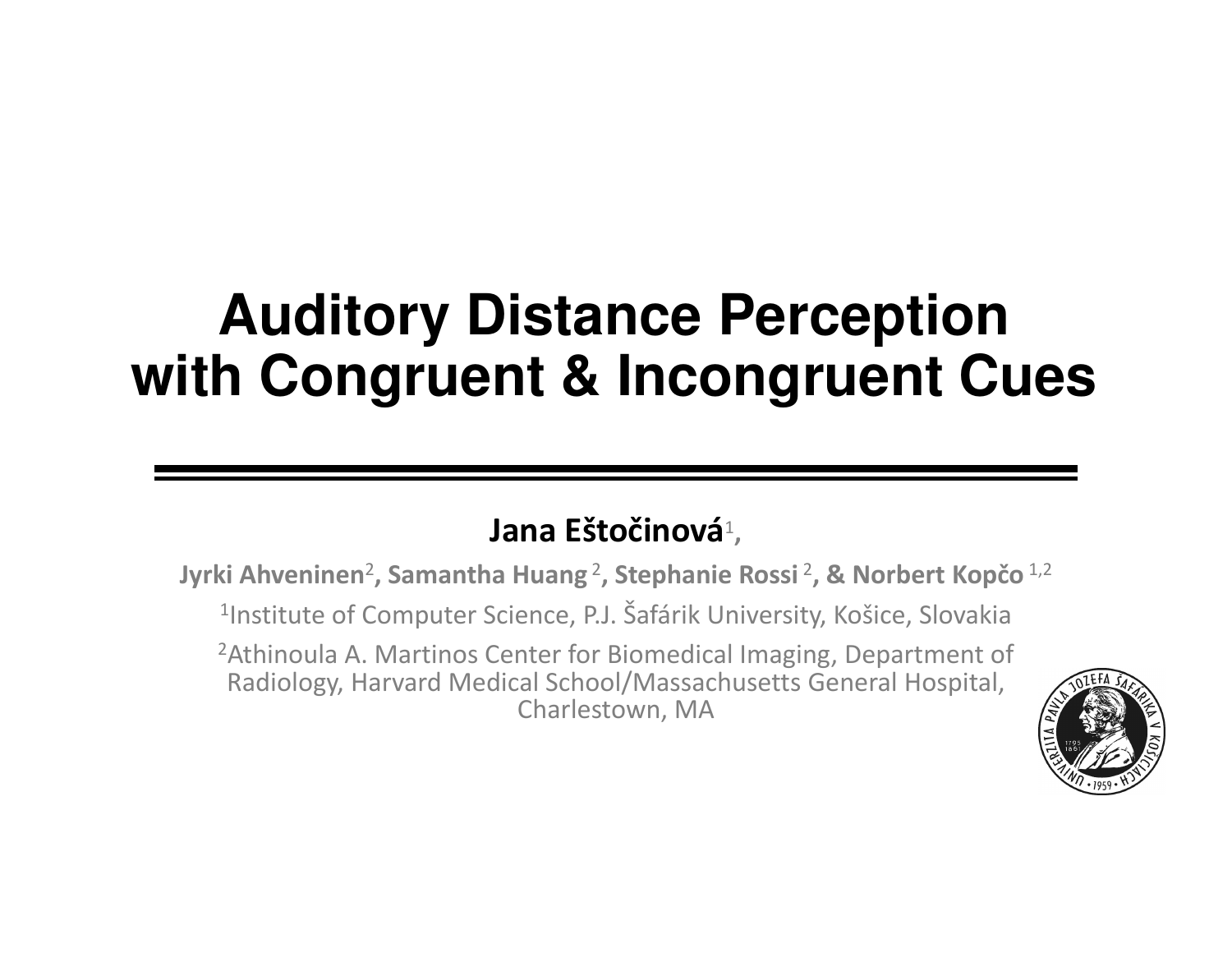#### Distance perception: Main cues

- $\boldsymbol{\cdot}$  Multiple cues (for a review, see Zahorik et al., 2005)
- **Intensity cue -** familiarity (Warren, 1999)

**Main intensity-independent cues** (Kopčo et al., 2012)

| <b>Interaural Level Differences   </b><br>. Binaural<br>• Anechoic (& reverberant?) space<br>(Brungart, 1999) | <b>Direct-to-Reverberant Ratio</b><br>. Binaural or monaural ? (Larsen et al., 2008)<br>· Reverberant space (Kopčo et al., 2012) |
|---------------------------------------------------------------------------------------------------------------|----------------------------------------------------------------------------------------------------------------------------------|
|---------------------------------------------------------------------------------------------------------------|----------------------------------------------------------------------------------------------------------------------------------|

Adaptation to rooms (Shinn-Cunningham, 2000)

Which cue is more important in reverberation?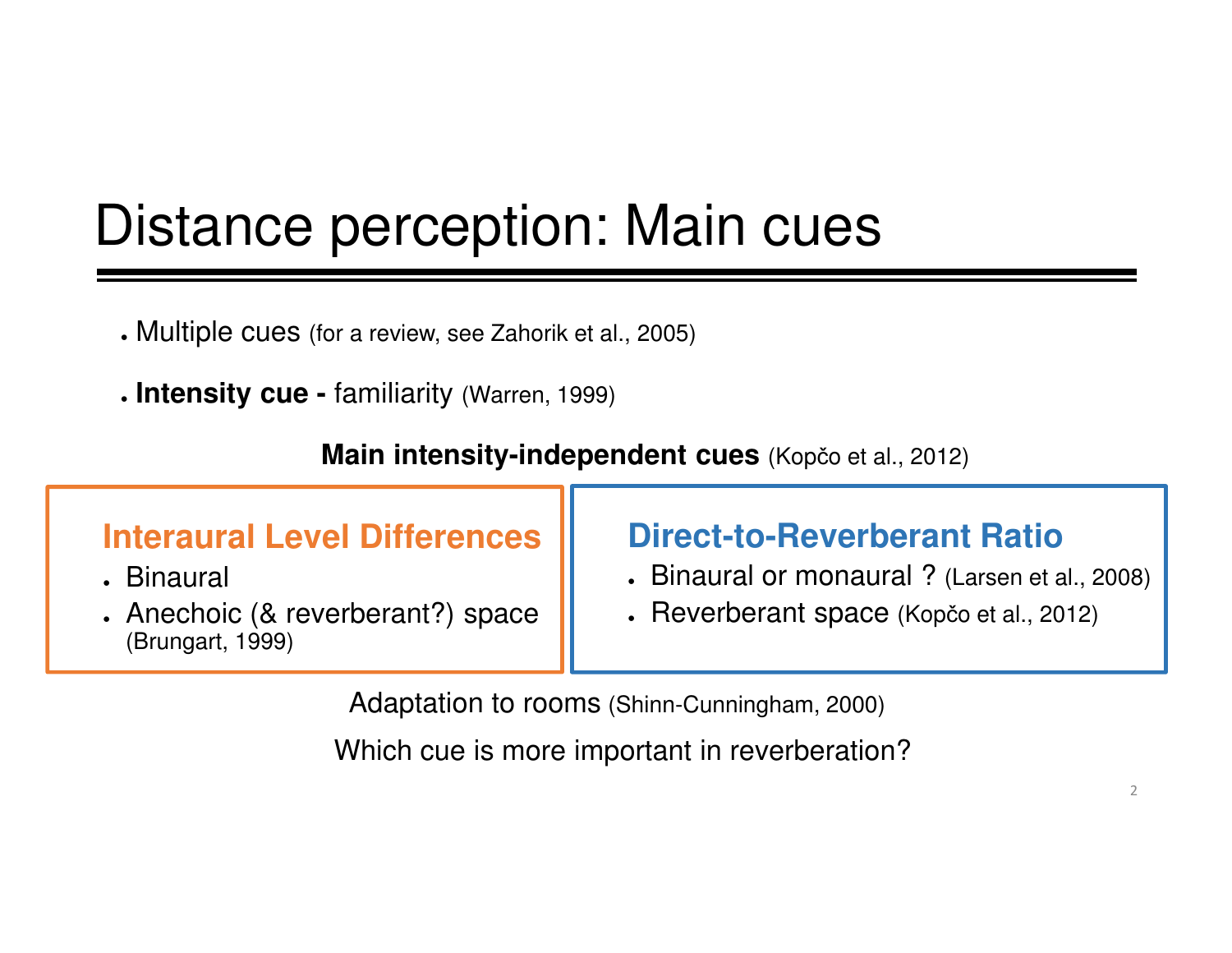#### Previous evidence: Acoustic analyses

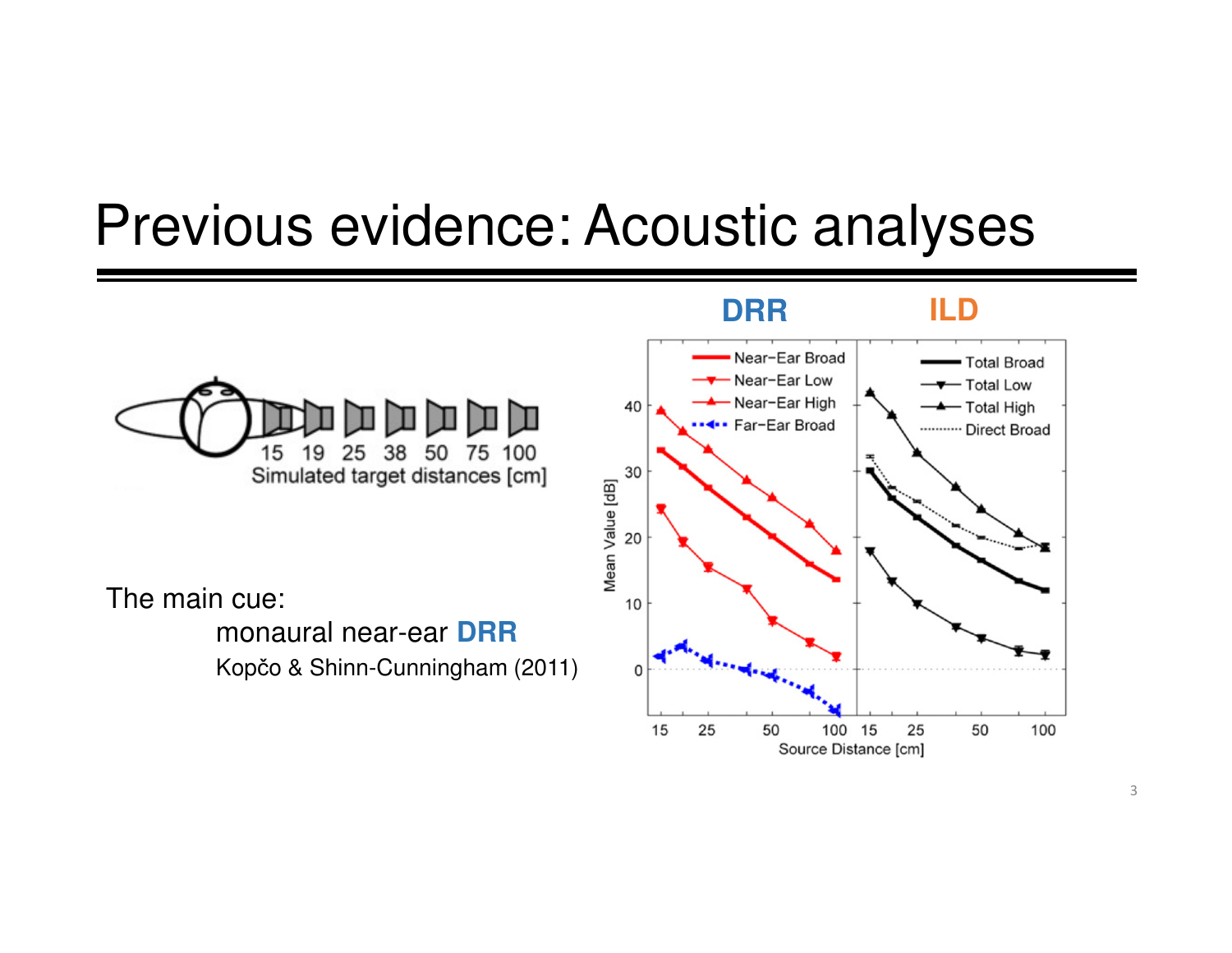#### Current study

- Study intensity-independent distance perception of broadband nearby sounds in reverberation
- **Cue weighting: ILD** vs **DRR**
- **Stimulus presentation**: monaural binaural diotic
- **Context** & **a priori** experience
- **. Incongruency** effect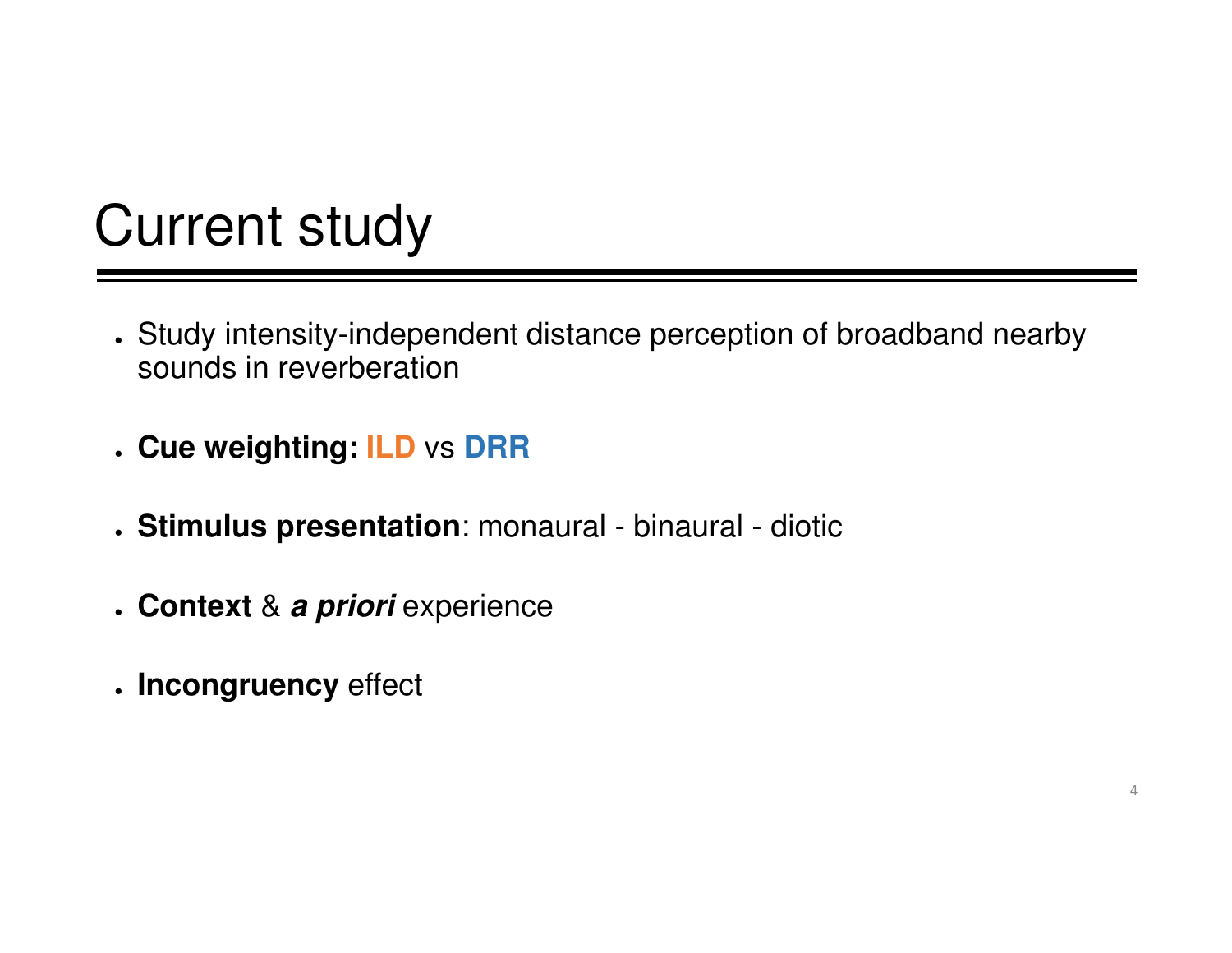#### Distance discrimination task

- $\bm{\cdot}$  virtual reverberant environment
- nonidividualized BRIRs recorded in a small classroom (Shinn-Cunningham et al., 2005) al., 2005)
- $\bm{\cdot}$  2 consecutive sounds presented at varying distance



<sup>100</sup> <sup>75</sup> <sup>50</sup> 38 25 <sup>19</sup> <sup>15</sup>Simulated distances of sound pairs (cm) Sounds:

Broadband noise bursts $ISI = 1s$ 

5

● **Task**: Which of the sounds is closer to the listener?Ignore how loud the sound is.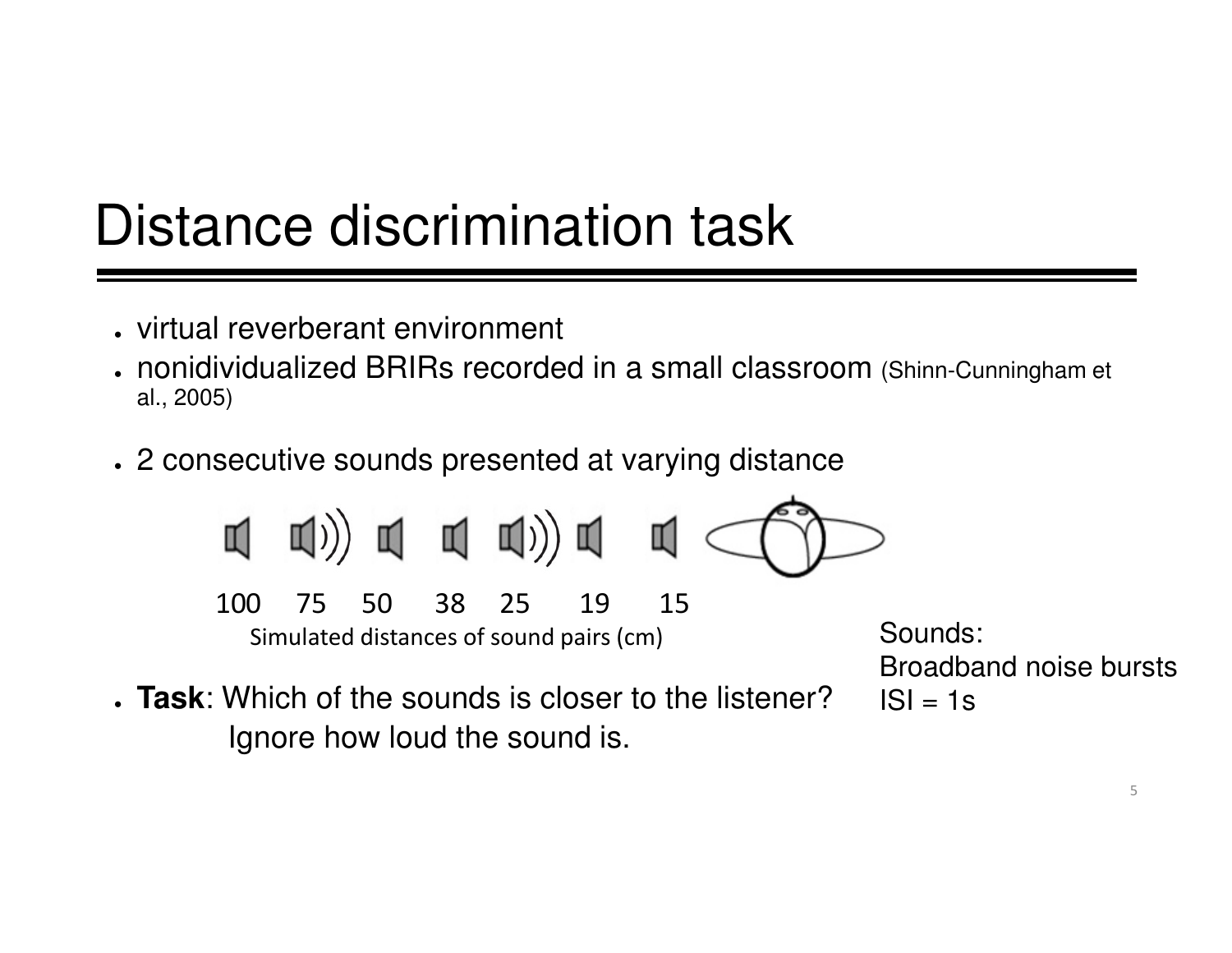#### Task conditions

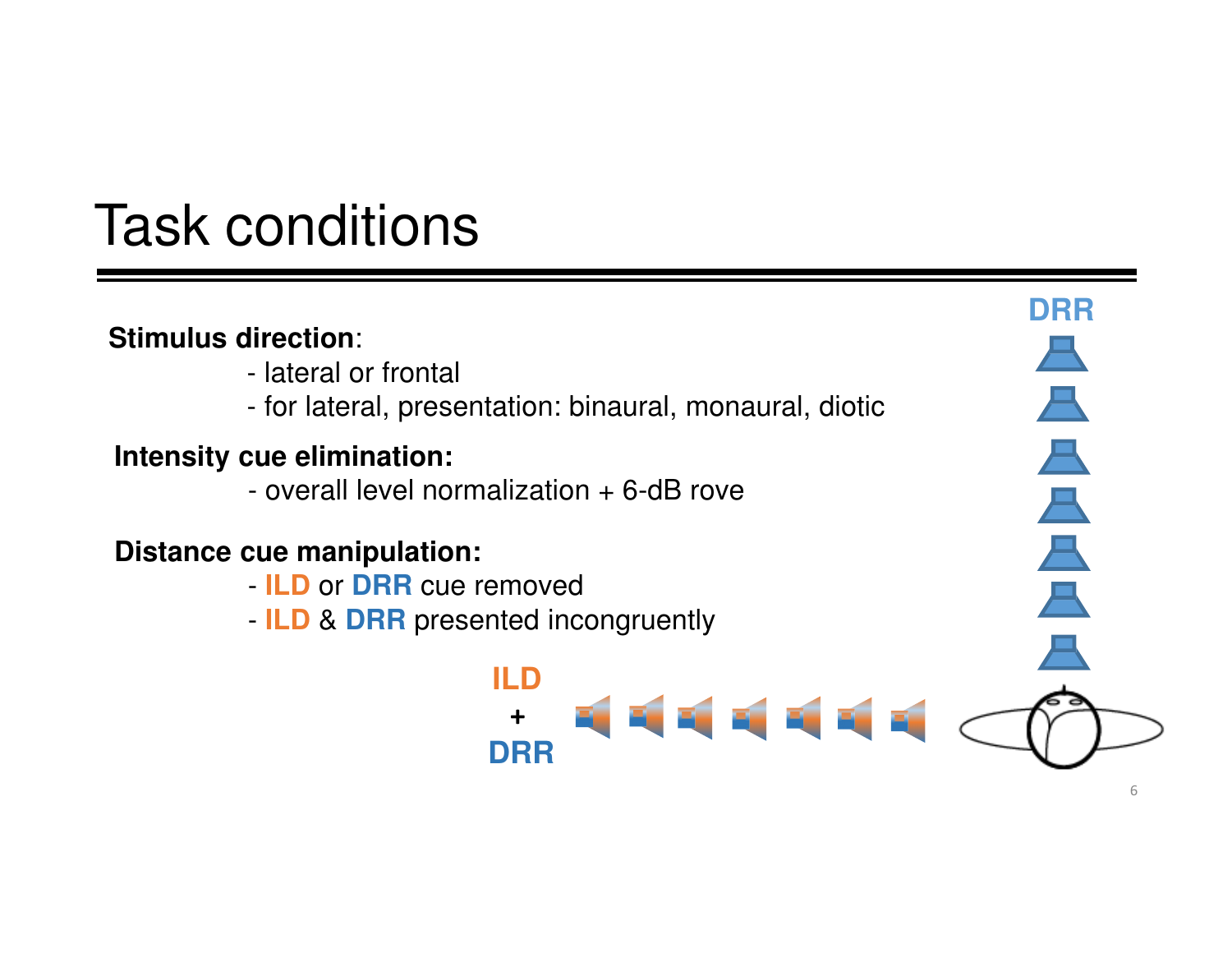#### Cue manipulation

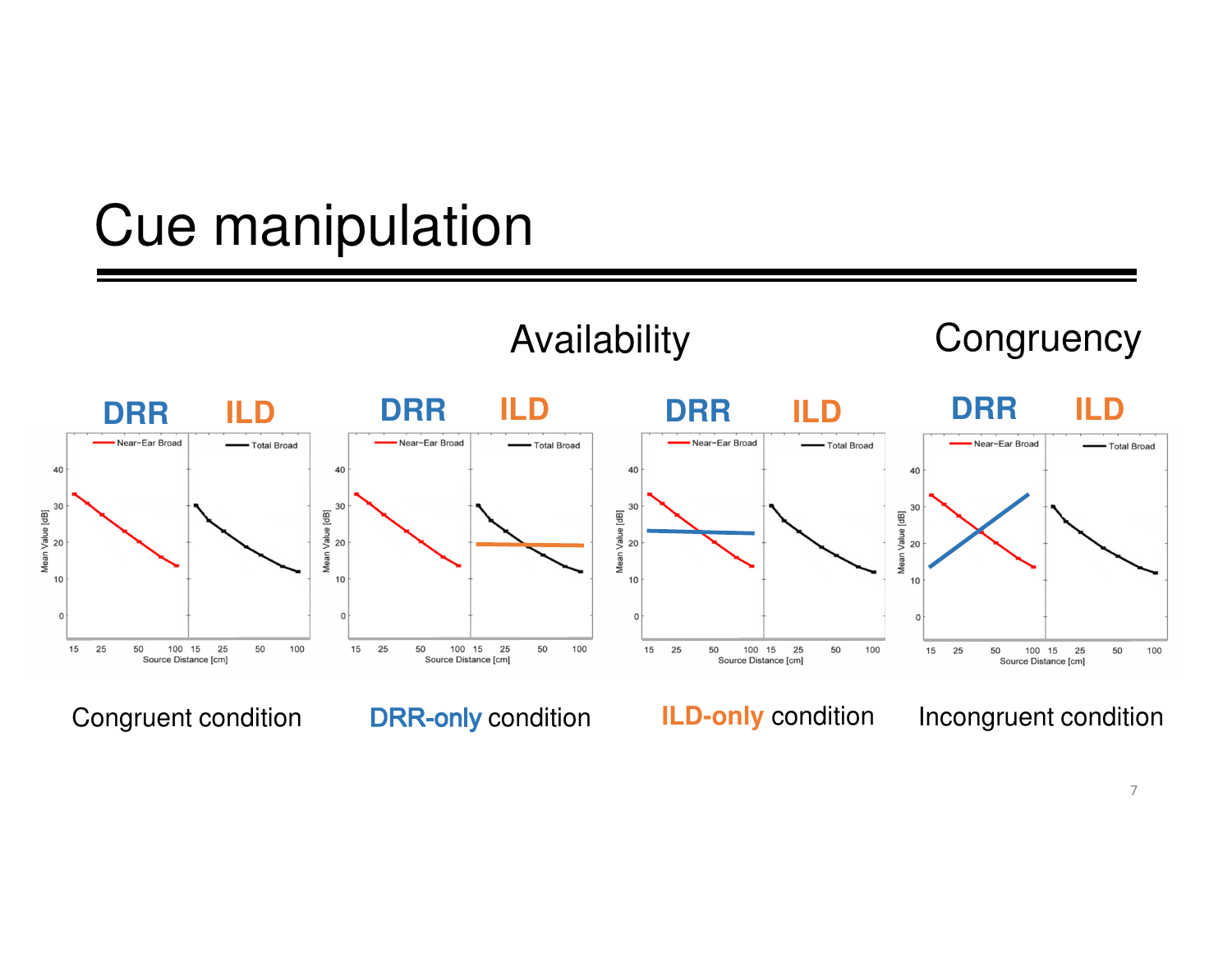#### Performance evaluation

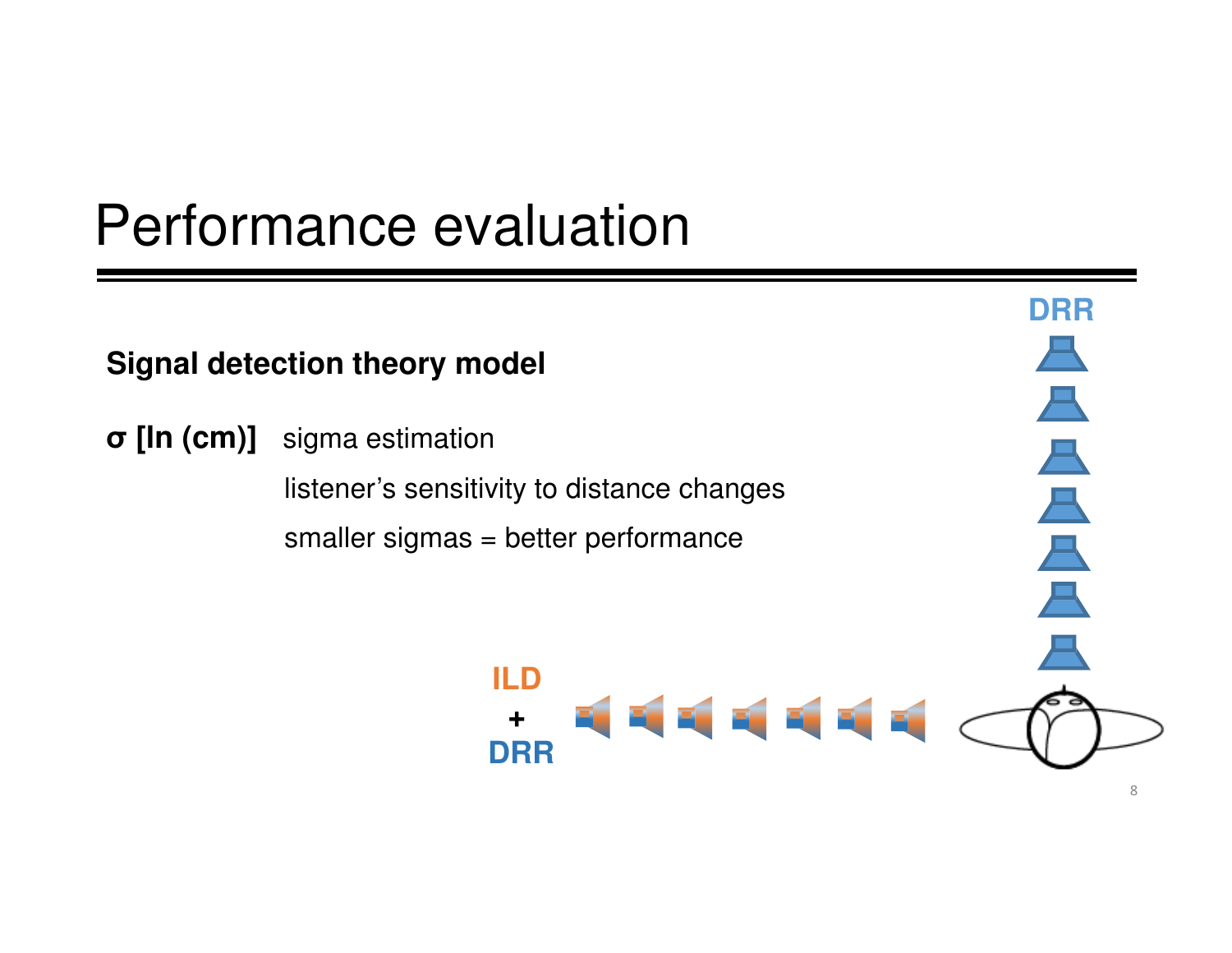# Exp 1: ILD & DRR Cue Weighting



Exclusion criteria: Latσ≥ 1 ln(cm); % correct < 55%

Only LATERAL source

Cue availability balanced between ILD & DRR

Distance perception:

- worse with incongruent cues

- better in ILD-only than in DRR-only condition

- not consistent with Kopčo & Shinn-Cunningham (2011)

Contextual effect?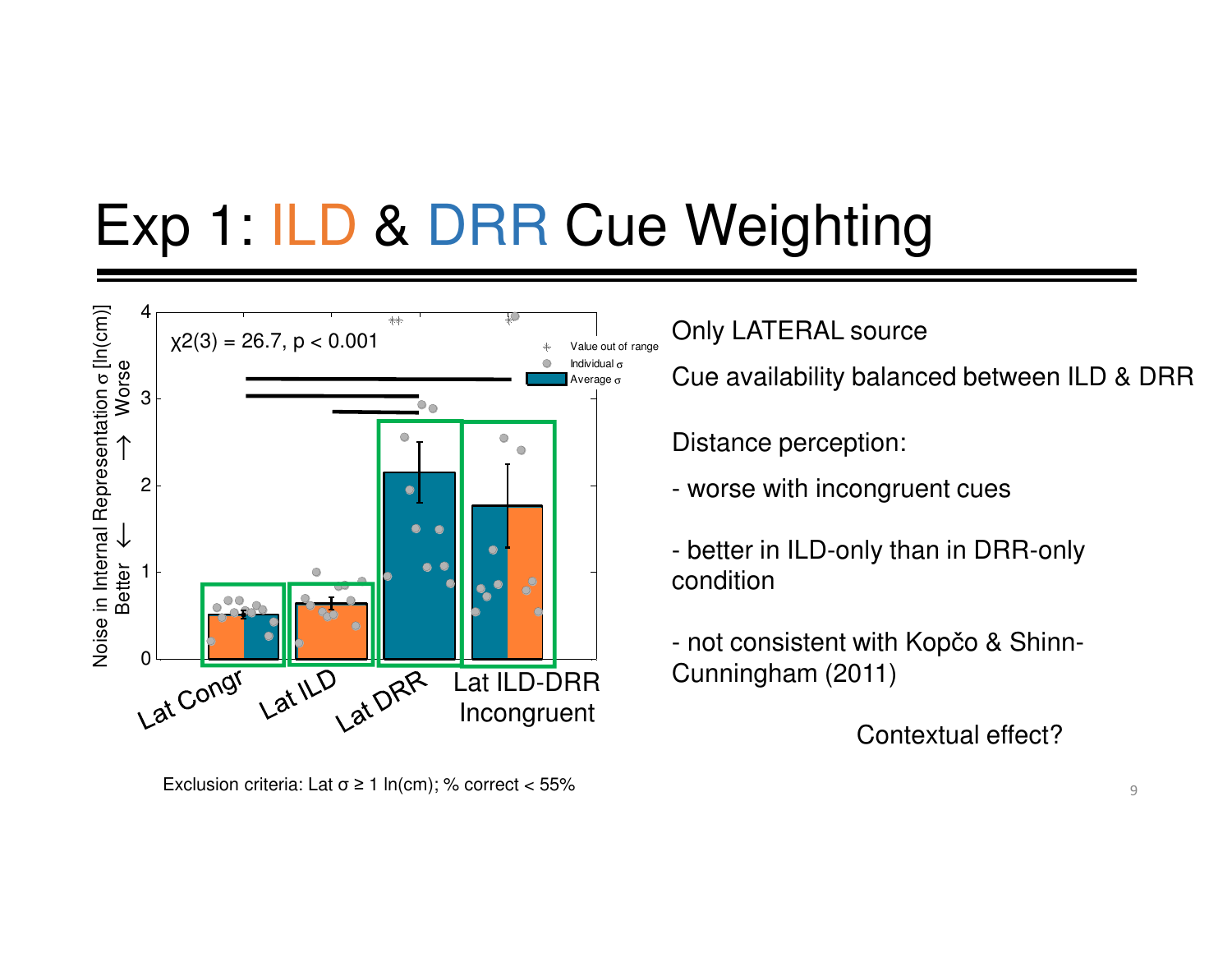#### Exp 1:

## p 1: Exp 2: DRR cue

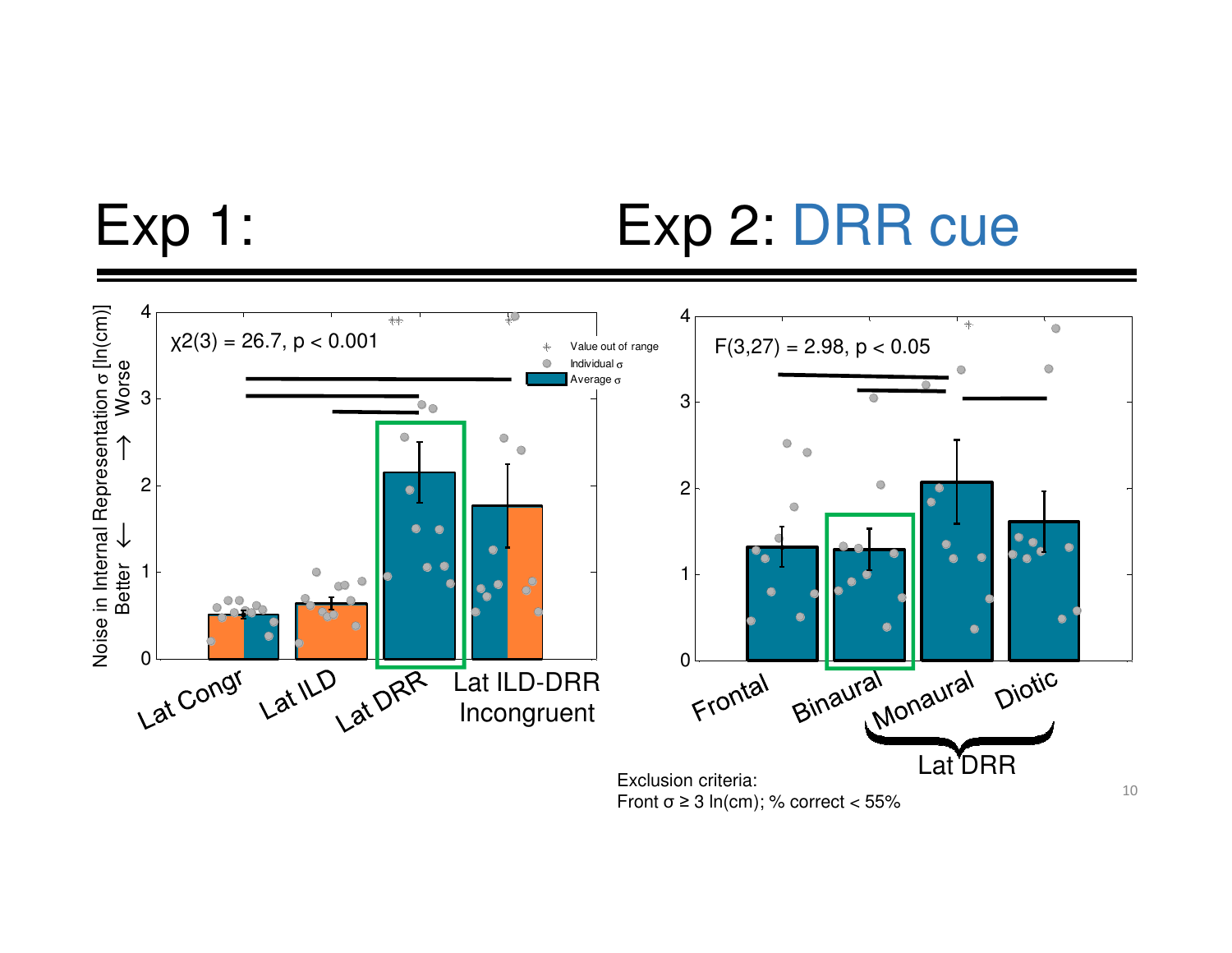### Exp 3: Frontal & Lateral



Exclusion criteria: Lat  $\sigma \ge 1$  ln(cm); % correct < 55%  $_{11}$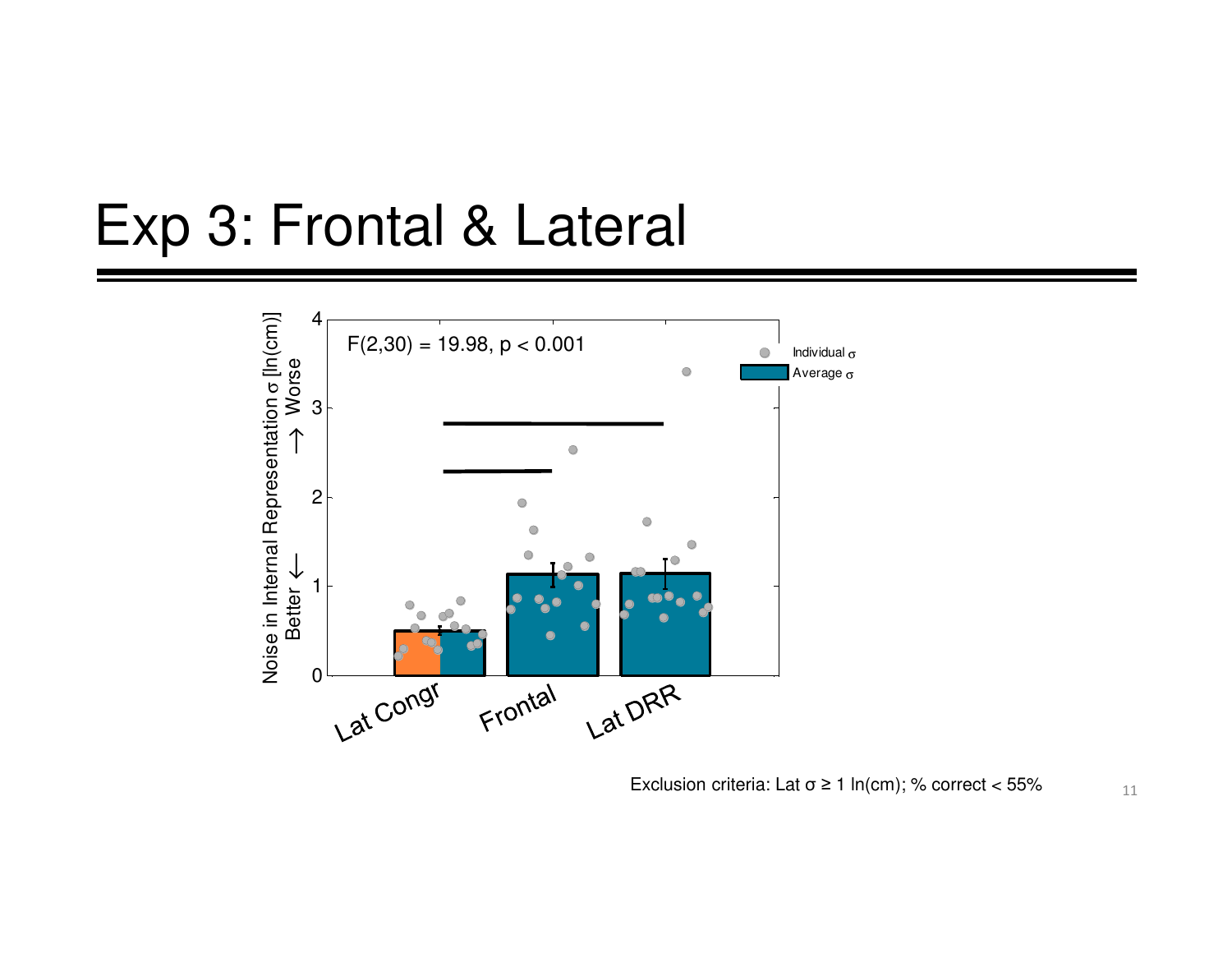



Exclusion criteria: Latσ≥ 1 ln(cm); % correct < 55%

12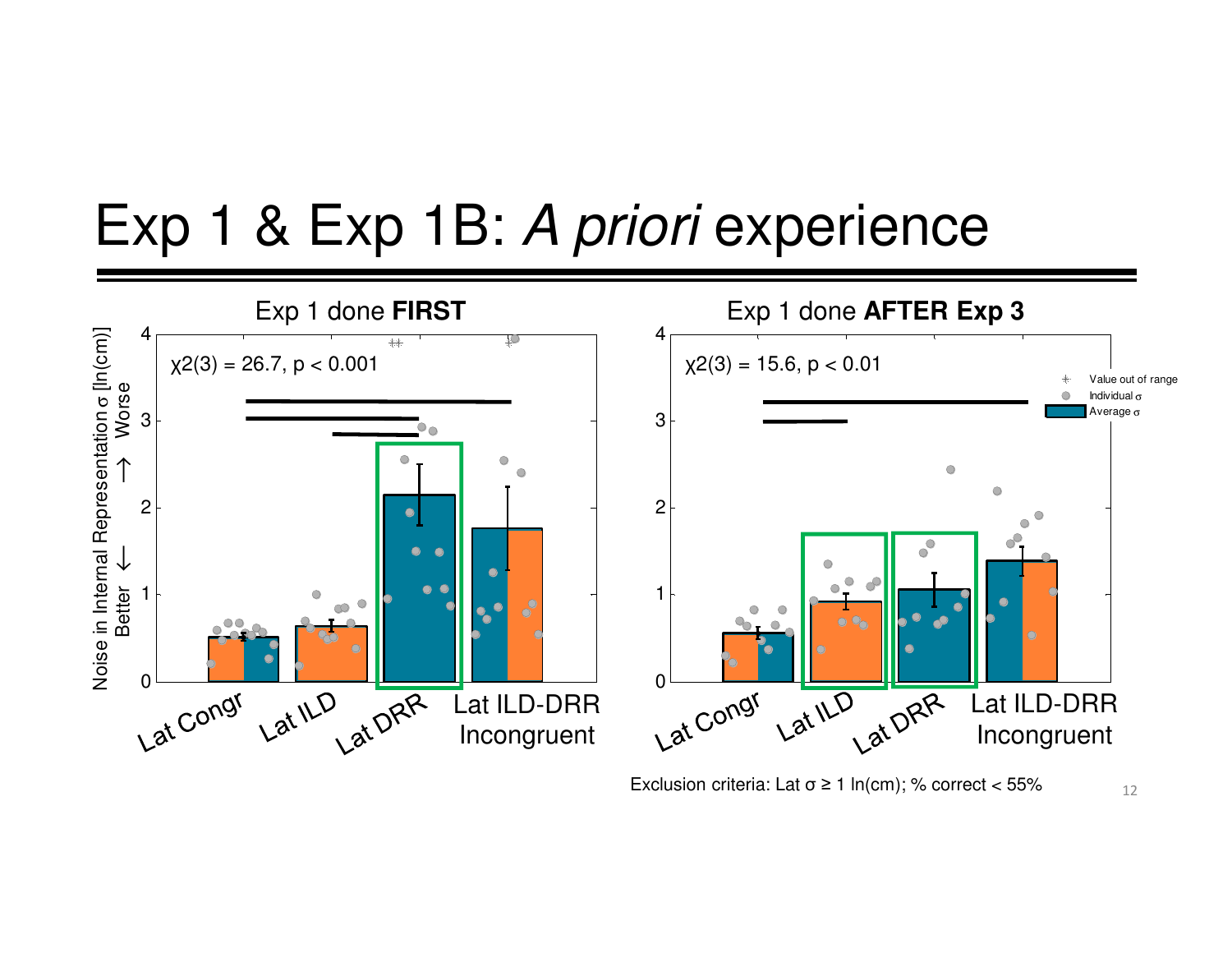### Summary

- •When ILD & DRR equally available, performance based mostly on ILD (balanced lateral conditions, Exp 1)
- •When only DRR available, performance based on DRR improves (DRR-only performance in Exp 2 better than in Exp 1)
- •When ILD & DRR are available & presented naturally (with ILD available in 1 of 3 conditions), DRR weighting is still good (Exp 3)
- •When listeners learn to use DRR in a natural condition, they retain high DRR weighting (ILD- and DRR-based performance equally good in Exp 1 after Exp 3)
- •Cue weighting critically depends on the context & previous experience
- •When direction of stimuli varies, DRR is a reliable cue
- •When direction is fixed to lateral, ILD is the main cue unless previous experience leads the listener to focus on DRR